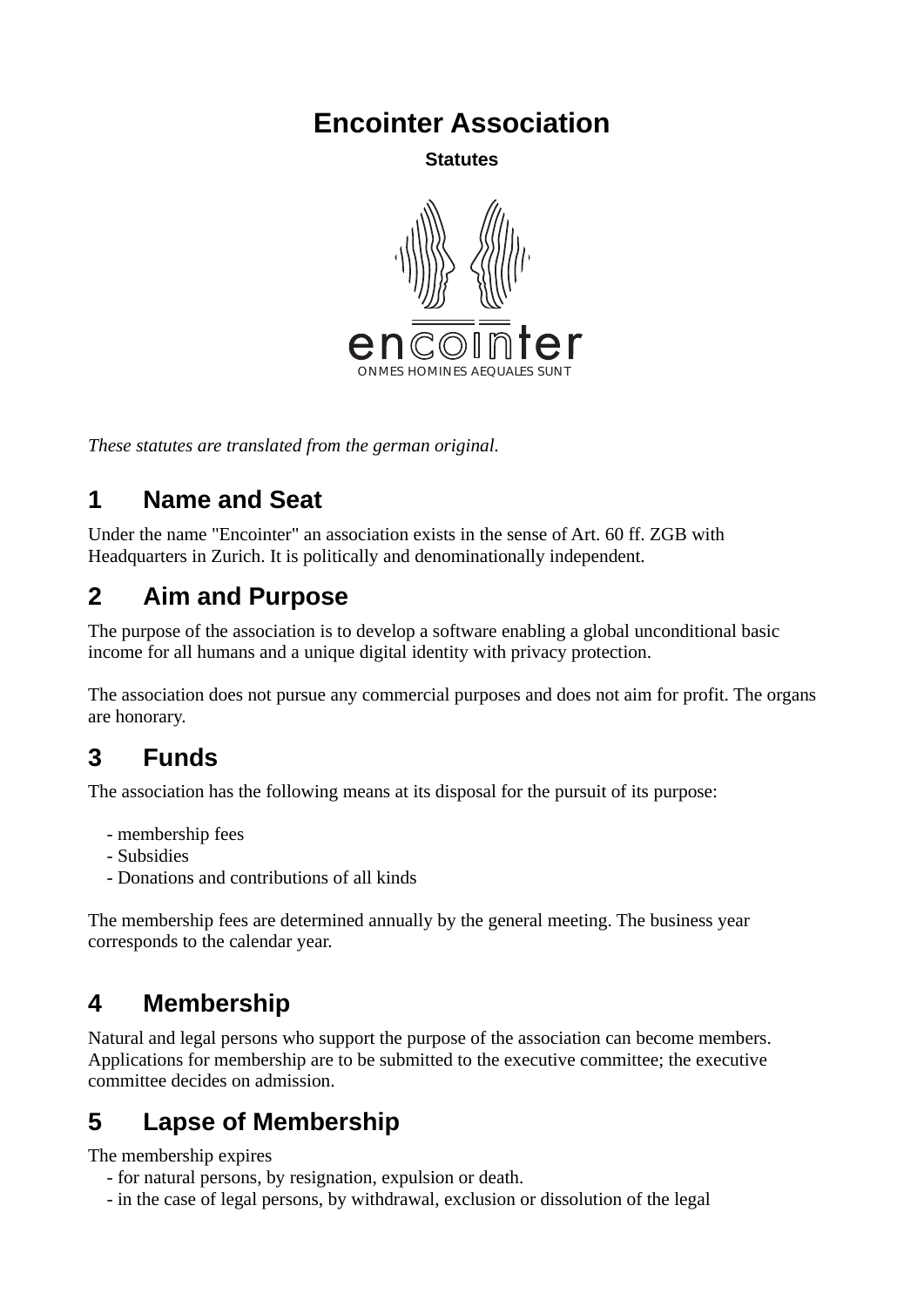Person.

## **6 Resignation and Exclusion**

It is possible to withdraw from the club at any time. The full membership fee is due for the running year. A member can be excluded from the association at any time due to violations of the association's goals. The executive committee makes the exclusion decision; the member can refer the exclusion decision to the general meeting. If a member fails to pay the membership fee despite a reminder, he or she can be automatically excluded by the executive committee.

# **7 Organe des Vereins**

The organs of the association are:

- the general meeting
- the executive committee

### **8 The General Meeting**

The supreme organ of the association is the general meeting. An ordinary general meeting takes place annually in the first quarter. Members are invited to the general meeting at least 10 days in advance in writing, stating the agenda. Invitations by e-mail are valid.

Applications for the attention of the general meeting must be submitted in writing to the executive committee at least 3 days before the general meeting.

The board of directors or 1/5 of the members (at least two members) may at any time demand the calling of an extraordinary general meeting, stating the purpose. The meeting must be held at the latest 12 weeks after receipt of the request.

The general meeting is the supreme body of the association. It has the following irrevocable tasks and competences:

- 1. approval of the minutes of the last general meeting
- 2. approval of the annual report of the Executive Board
- 3. receipt of the audit report and approval of the annual accounts
- 4. discharge of the executive committee
- 5. election of the president and the other members of the executive committee and auditors
- 7. determination of the membership fee
- 8. approval of the annual budget
- 9. adoption of the programme of activities
- 10. adoption of resolutions on proposals of the Executive Board and members
- 11. amendment of the Articles of Association
- 12. decision on exclusion of members
- 13. resolution on the dissolution of the association and the use of the Liquidation proceeds

Every duly convened general meeting has a quorum regardless of the number of members present. The members pass resolutions with a simple majority. In the event of a tie, the chairman has the casting vote. Amendments to the statutes require the approval of a 2/3 majority of those entitled to vote. All members have the same voting rights.

At least a protocol of the resolutions passed must be drawn up.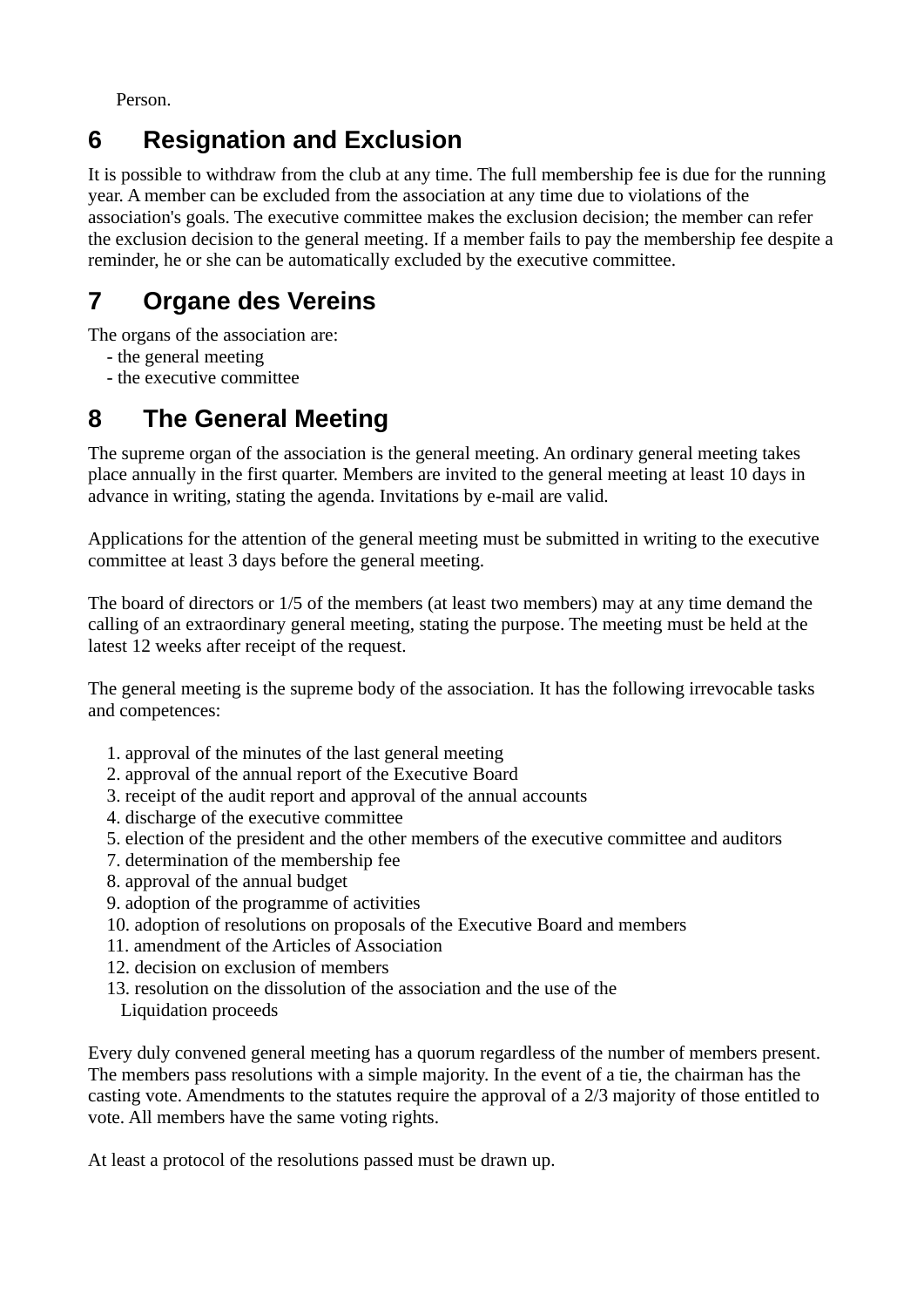## **9 The Executive Committee**

The Management Board consists of one or more members. It constitutes itself with exception of the President, who is elected by the General Assembly of the Association. The term of office is 2 years. Re-election is possible.

The executive committee

- manages the current business and represents the association externally.
- issues regulations.
- may set up working groups (specialist groups).

 - may, for the achievement of the Association's objectives, appoint persons against an appropriate compensation.

The executive committe has all powers that are not required by law or are transferred to another body in accordance with these articles of association.

The executive committe meets as often as business requires. Each member of the executive board may, stating the reasons

The executive committe meets as often as business requires. Any member of the executive board may, stating the reasons, request the convening of a meeting.

If no member of the Executive Board requests a physical meeting, decisions can be made the circular way (also e-mail).

The executive committee is active in an honorary capacity, it is entitled to remuneration of effective expenses.

## **10 Auditors**

The general meeting elects one or two auditors or a legal auditor for the Person who checks the accounts and at least once a year checks control samples.

The auditors report to the executive committee for the attention of the general meeting.

The term of office is 1 year. Re-election is possible.

#### **11 Signatory Powers**

The association is bound by the individual signature of the president or the collective signature of two board members.

### **12 Liability**

Only the assets of the association are liable for the debts of the association. A personal liability of members is excluded.

#### **13 Dissolution of the Association**

The dissolution of the association can be decided by a resolution of an ordinary or extraordinary general meeting with unanimity.

In the event of a dissolution of the association, the association's assets will be transferred to a Swiss tax-exempt Organization which pursues the same or a similar purpose. The distribution